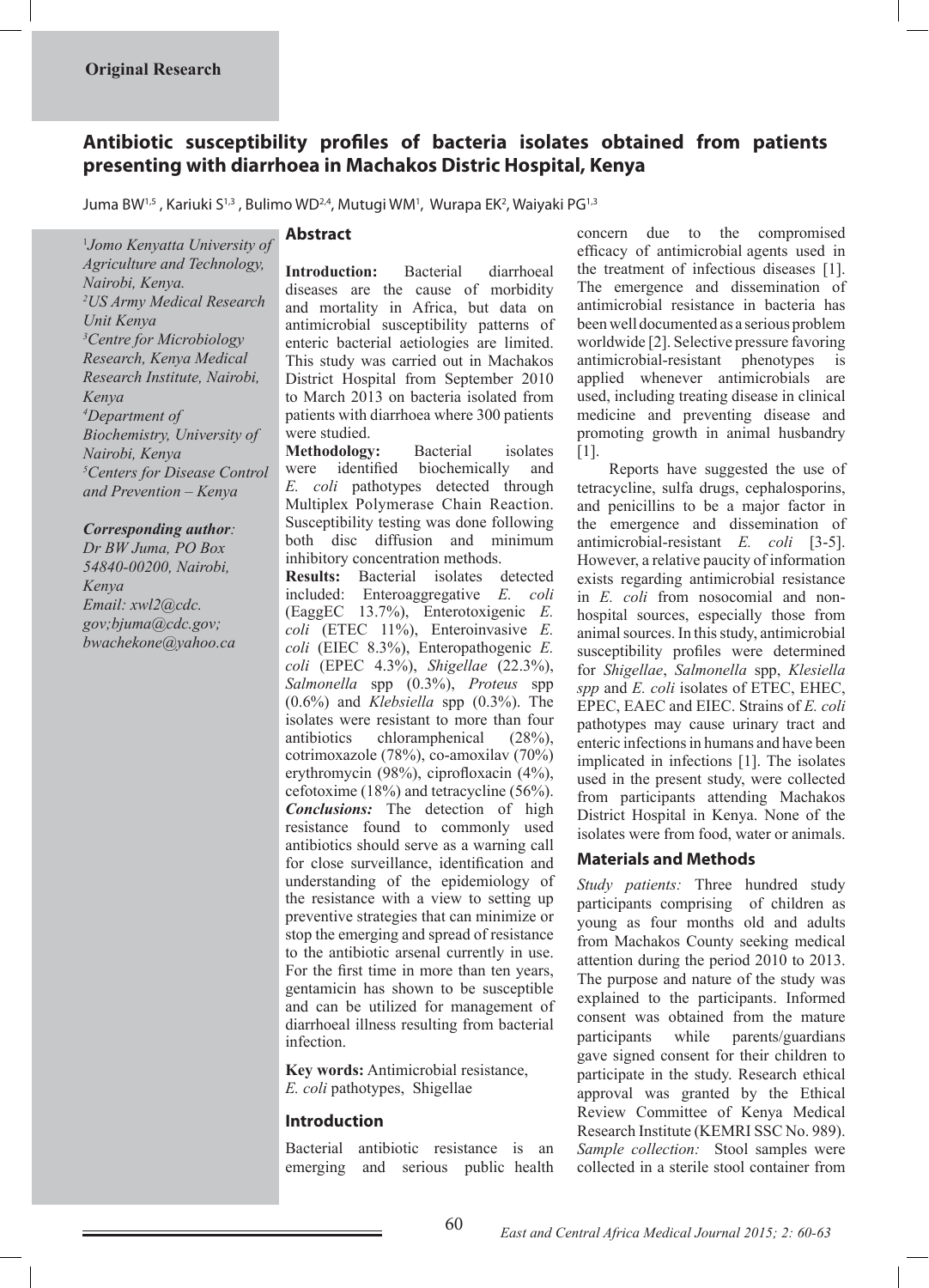all patients who met the inclusion criteria and consented to participate in the study. For those patients who could not void stool at the time of their visit to the hospital, a rectal swab was obtained by qualified personnel and placed in Carry Blair transport medium for shipment to the laboratory for culture and identification.

*Detection of bacteria:* Stool samples were plated on different freshly prepared and quality- controlled media (MacConkey, Xylose Lysine Desoxycholate (XLD) and sub cultured on nutrient agar following growth after 24 hours. Following 24 hours growth, different colonies from each media were selected as follows: Two to three colonies (black, medium and small size pink or clear) from XLD for suspected *Salmonella* spp and *Shigella* spp; 5-6 colonies (5-lactose and one nonlactose fermenters) from lactose MacConkey for different *E. coli* pathotypes including ETEC; both yellow and green colonies from TCBS for *Vibrio cholerae* and *Vibrio parahemolyticus* respectively, and one clear colony from Sorbital MacConkey to detect *E. coli* 0157:H7. Isolates confirmed as *E. coli* using TSI  $(A/A, -H<sub>2</sub>S, \pm gas)$ , Simmon citrate (green), motile, and indole positive were confirmed for different pathotypes including ETEC by use of mPCR.

*Multiplex Chain Reaction amplification of toxin genes for E. coli pathotypes:* DNA extraction from *E. coli* strains was done by boiling the whole cell lysate. The complete multiplex PCR assay required 5 master mixes. For every toxin a master mix was made up of 15.2μl distilled water, 2.5μl of 10X PCR buffer, 1.5μl , 0.5μl dNTPs ( 25mM each nucleotide), primers, 0.3μl taq polymerase and 4 μl template DNA. Sterile distilled water and positive control strains of *E. coli* pathotype toxins were used as negative and positive controls, respectively. For amplification, the PCR program was set at  $95^{\circ}$ C for 1 min followed by  $72^{\circ}$ C for 1 min for 5 cycles;  $95^{\circ}$ C for 1 min followed by 62 $^{\circ}$ C for 1min and then  $72^{\circ}$ C for 1 min for 20 cycles; and  $72^{\circ}$ C for 5 min for final elongation of the amplified DNA product. The PCR products were then separated by agarose gel electrophoresis for 1hour. The DNA was visualized by exposing the gel to ultra violet light and photographed on alpha imager gel documentation machine.

*Antibiotic susceptibility testing:* The antibiotic susceptibility profiles were performed according to the Kirby-Bauer disk diffusion method. The following antibiotics were tested: ampicilin, ciprofloxacin, norfloxacin, nalidixic acid, amikacin, tetracycline, cefuroxime, cotrimoxazole, chloramphenicol and gentamycin. We used the standard strain of *E. coli* (ATCC 25922) for media quality and disk potency. In addition we performed Minimum Inhibitory Concentration for the same range of antibiotics.

## **Results**

Out of the 300 subjects recruited during the study period, it was observed that different pathotypes existed (Figure 1) and the isolates resisted more than four antibiotics (Figure 2) among them fluoroquinolones, cephalosporins and amino glycosides (Figure 2, Tables 1, 2 and 3).



Lanes L: 100 BP ladder, Lane 1; Pooled positive control, Lane 2: ST1 and ST2, Lane 3: LT,

Lane 4: CNF1, Lane5: eaeA, Lane6: negative control, Lane 7: ST2 and ipaH, Lane8: EAEC,

Lane 9: ST2, Lane 10: ST1.

**Figure 1:** MPCR amplification of different *E. coli*  pathotypes toxins



Note: The figure shows increased susceptibility to gentamicin which has been resistant for more than ten years.

**Figure 2:** Drug susceptibility profiles on ETEC, other *E. coli* pathotypes and other enteric bacterial isolates from Machakos District Hospital

 All *E. coli* pathotypes had raised MICs to different antibiotics ranging from cotrimoxazole to fluoroquinolones. However, there was reduced MICs to gentamicin.

**Table 1:** Minimum Inhibitory Concentration for 250 *E. coli* isolates

| Drug       | MIC <sub>50</sub> | MIC 90 | Ranges       |
|------------|-------------------|--------|--------------|
| <b>STX</b> | 36                | 38     | $0.002 - 32$ |
| AM         | 16                | 16     | $0.16 - 256$ |
| <b>GEN</b> | $\overline{4}$    | 6      | $0.16 - 256$ |
| <b>CHL</b> | 24                | 64     | $0.16 - 256$ |
| CIP        | 0.08              | 0.16   | $0.002 - 4$  |
| <b>CXM</b> | 16                | 16     | $0.16 - 256$ |
| <b>CTX</b> | 32                | 32     | $0.16 - 32$  |
| CAZ.       | 32                | 32     | $0.16 - 256$ |
| <b>CRO</b> | 16                | 16     | $0.16 - 256$ |
| <b>TET</b> | 8                 | 24     | $1.5 - 256$  |

**Key:** AMC= Augumentin, W= Trimethoprim SXT= Sulfamethoxazole, CN= Canamycin, CXM= Cefuroxime, CIP= Ciprofloxacin, AMP= Ampicilin, C= Chloramphenicol, NA= Nalidixic acid, TE= Tetracyclin, CAZ= Cefetazidine.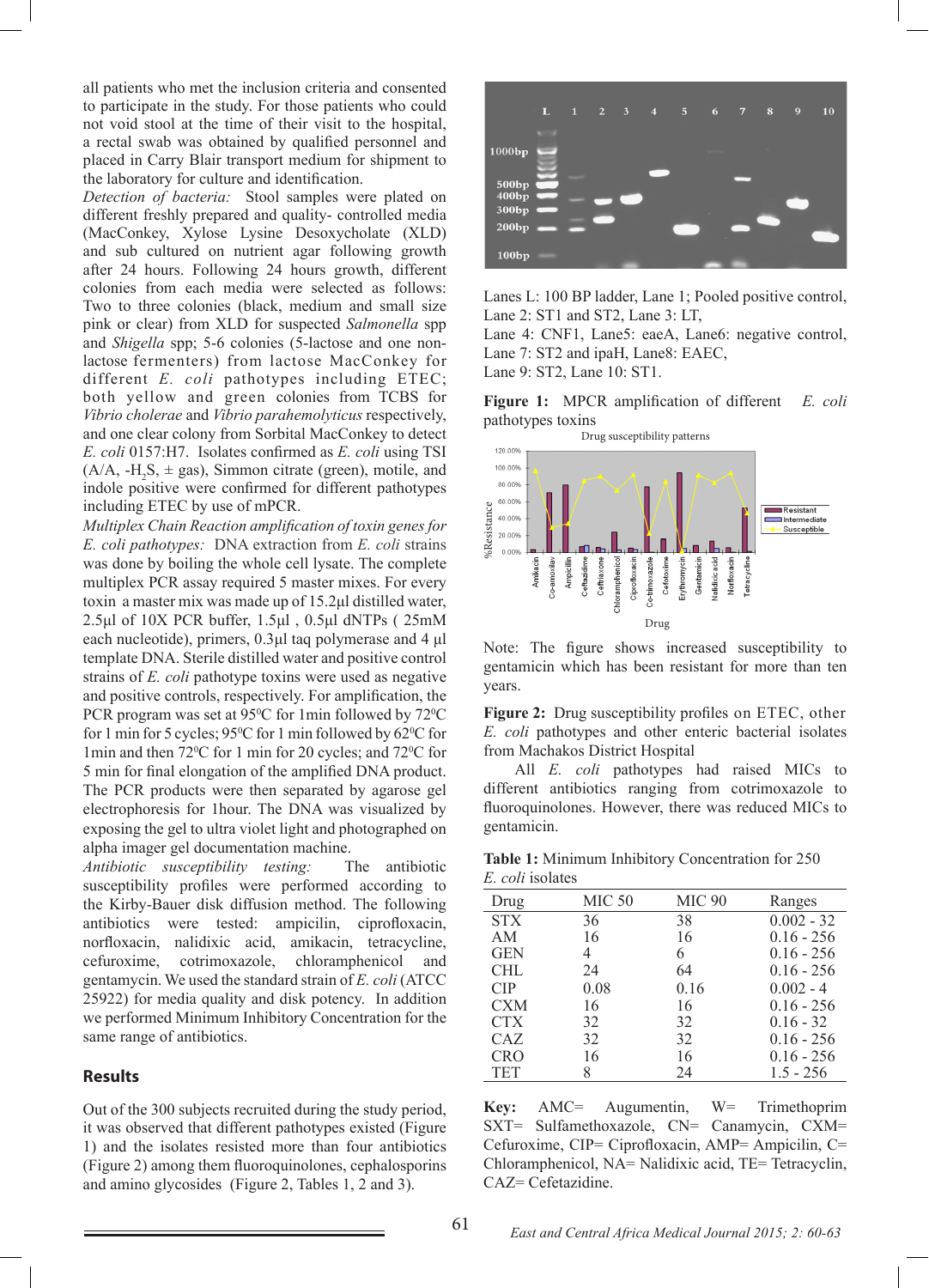*Shigellae* isolates showed the highest raised minimum inhibitory concentrations compaired to ETEC and other *E. coli* pathotypes especially on cephalosporins (P<0.05, an indication of limited options in the treatment to reduce the shading of resistant strains from people infected with different *Shigellae* strains.

**Table 2:** Minimum Inhibitory Concentration ranges for shigellae isolates

| U               |               |               |              |
|-----------------|---------------|---------------|--------------|
| Drug            | <b>MIC 50</b> | <b>MIC 90</b> | Ranges       |
| Contrimoxazole  | >2/38         | >4/38         | $0.002 - 32$ |
| Amikacin        | >16           | >16           | 0.16 - 256   |
| Gentamicin      | 4             | 8             | $0.16 - 256$ |
| Chloramphenicol | >16           | 64            | $0.16 - 256$ |
| Ciprofloxacin   | 0.16          | 0.4           | $0.002 - 4$  |
| Cefuroxime      | >16           | >16           | $0.16 - 256$ |
| Cefotoxime      | > 8           | 32            | $0.16 - 32$  |
| Ceftazidime     | 8             | 32            | $0.16 - 256$ |
| Tetracycline    | 32            | 64            | $1.5 - 256$  |

The table shows raised minimum inhibition concentration to different antibiotics by 67 isolates of *Shigella* spp.

**Table 3**: Minimum Inhibitory Concentration ranges for 52 *Salmonellae* isolates

| Drug            | <b>MIC 50</b> | <b>MIC 90</b> | Ranges       |
|-----------------|---------------|---------------|--------------|
| Contrimoxazole  | >2/38         | >4/38         | $0.002 - 32$ |
| Amikacin        | >16           | $>16$         | $0.16 - 256$ |
| Gentamicin      | 4             | 8             | $0.16 - 256$ |
| Chloramphenicol | >16           | 64            | $0.16 - 256$ |
| Ciprofloxacin   | 0.16          | 0.4           | $0.002 - 4$  |
| Cefuroxime      | >16           | $>16$         | $0.16 - 256$ |
| Cefotoxime      | > 8           | 32            | $0.16 - 32$  |
| Ceftazidime     | 8             | 32            | $0.16 - 256$ |
| Tetracycline    | 32            | 64            | $1.5 - 256$  |

The table shows raised minimum inhibition concentration to different antibiotics by *Salmonella* spp.

 All the isolates showed increased minimum inhibition concentrations at both MIC50 and MIC90 indicating that 50% or 90% of the microorganisms could be inhibited respectively. This indicates a possibility of limited choice in antimicrobial agents for management of bacterial diarrhoeal diseases especially in the curtailing of shedding of enteric pathogens.

## **Discussion**

From the current study, multiple antimicrobial resistance patterns of the *Shigella* spp, *E. coli* and *Salmonella spp* to the drugs most frequently used in Kenya that is, amoxicillin / ampicillin, trimethoprim/sulfamethoxazole

and chloramphenicol was observed. The results are similar to those from other studies [2,6-8]. However, the current study differs from other studies in that the isolates were sensitive to gentamycin while in the other four studies the organisms were shown to be resistant. The current study also found 4% resistance to ciprofloxacin whereas Sang *et al*. [7] and Kariuki *et al.* [2] reported zero resistance. The data also indicate that tetracycline, ampicillin, augmentin, trimethoprim/sulfamethoxazole and chloramphenicol are least likely to be effective in the treatment of infections due to diarrhoea in Machakos County. Similar observations have been reported from different regions in other parts of this country [2,6,7]. Similarly, high proportions of multidrug-resistant *E. coli, Shigella, Salmonella Klebsiella* isolates in children and adults have also been reported from Lagos and Ogun states in Nigeria [1,9], Accra region of Ghana [10] and Lima in Peru [11]. In contrast to the studies in Ghana, the Kenyan isolates were not only resistant to the drugs mentioned but also to quinolones and third generation cephalosporins.

Susceptibility testing of *E. coli* isolates revealed high resistance to the locally used antibiotics comparable to those shown by the closely related Shigellae. This underlines the usefulness of *E. coli* as a surveillance tool for infections due to gram negative bacteria. A good percentage of *E. coli* isolates 507/1450 (34.9%) from patients belonged to diarrhoeagenic strains and possessed virulent genes. More than half of the *E. coli* isolates in this study presented as normal stool *E. coli* since bacteria isolated from both children and adults as nonpathogenic *E. coli* were also resistant to the same antibiotics.

Moreover, both diarrhoeagenic and commensal resistant *E. coli* may constitute a potential reservoir for resistance genes that can be transmitted horizontally to other bacteria. The high proportions of resistant bacteria particularly those resistant to tetracycline, which is generally not used in children less than 5 years indicate the acquisition of resistant bacteria by the children rather than resistance induced through antimicrobial treatment. The findings from the current study agree with those from a population-based study, which indicate that children acquire resistant *E. coli* isolates from household contacts [12, 14]. Resistance to β-lactam antibiotics or chloramphenicol was observed more frequently among isolates obtained from infants below 5 years when compared with older children that were between 6-10 and 11-16 years. The association was statistically significant  $(X^2 = 3.38; P<0.05)$  and this group may be representative for the overall harboring of resistant enteric bacteria by children in the County. These data suggest that infants may acquire the commensal enteric flora from their parents who have likely been more exposed to antibiotics than their older children. Notably, a high prevalence of resistant *E. coli* has been shown for adults from other